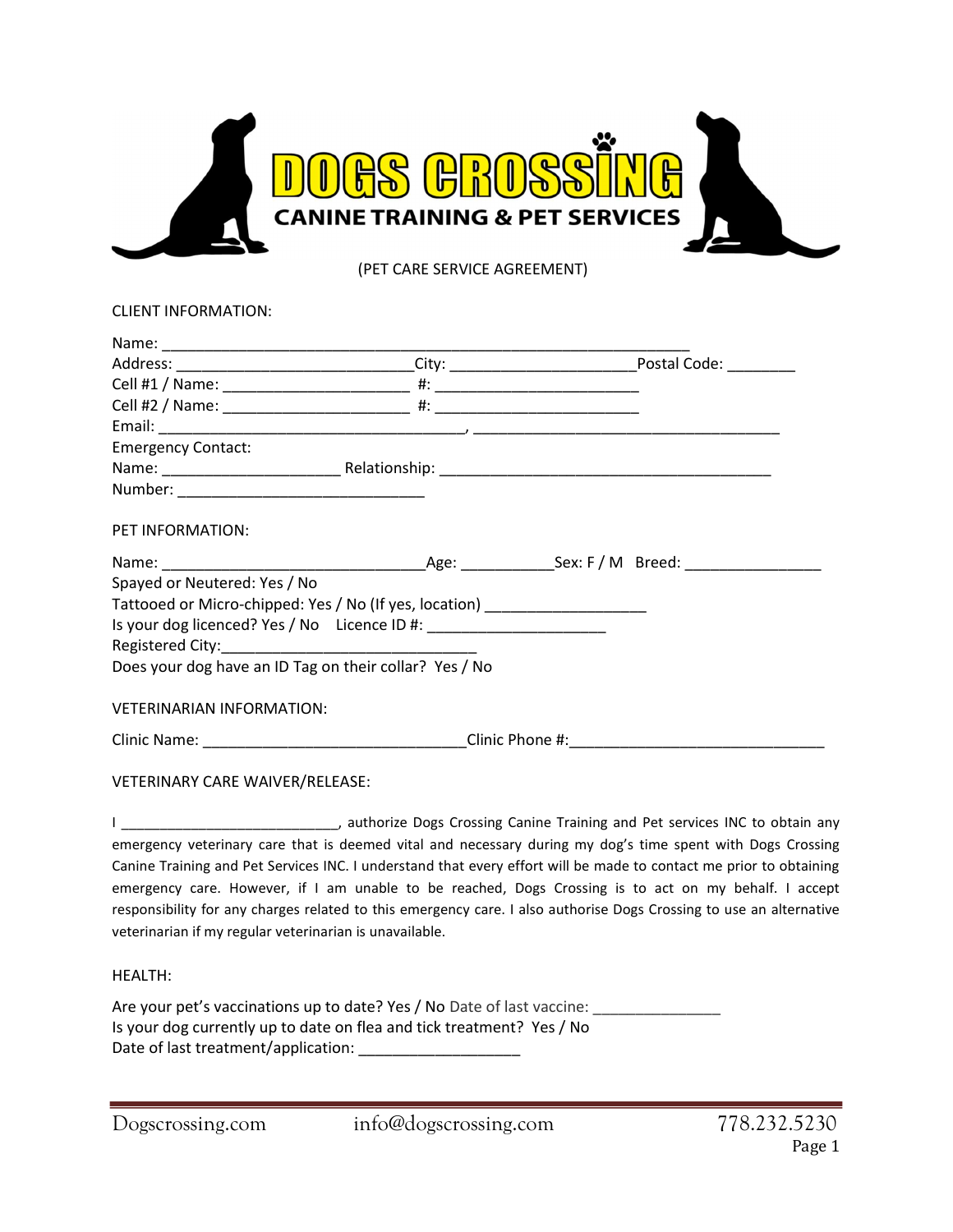Is your dog currently on any medication? Yes / No medication & instructions:

Does your pet have any allergies? Yes / No If yes, please describe

### PREVIOUS CARE:

Is your dog adopted from an animal rescue or from a previous owner? Yes / No If yes, please describe

\_\_\_\_\_\_\_\_\_\_\_\_\_\_\_\_\_\_\_\_\_\_\_\_\_\_\_\_\_\_\_\_\_\_\_\_\_\_\_\_\_\_\_\_\_\_\_\_\_\_\_\_\_\_\_\_\_\_\_\_\_\_\_\_\_\_\_\_\_\_\_\_\_\_\_\_\_\_\_\_\_\_\_\_

\_\_\_\_\_\_\_\_\_\_\_\_\_\_\_\_\_\_\_\_\_\_\_\_\_\_\_\_\_\_\_\_\_\_\_\_\_\_\_\_\_\_\_\_\_\_\_\_\_\_\_\_\_\_\_\_\_\_\_\_\_\_\_\_\_\_\_\_\_\_\_\_\_\_\_\_\_\_\_\_\_\_\_\_\_

\_\_\_\_\_\_\_\_\_\_\_\_\_\_\_\_\_\_\_\_\_\_\_\_\_\_\_\_\_\_\_\_\_\_\_\_\_\_\_\_\_\_\_\_\_\_\_\_\_\_\_\_\_\_\_\_\_\_\_\_\_\_\_\_\_\_\_\_\_\_\_\_\_\_\_\_\_\_\_\_\_\_\_\_\_

\_\_\_\_\_\_\_\_\_\_\_\_\_\_\_\_\_\_\_\_\_\_\_\_\_\_\_\_\_\_\_\_\_\_\_\_\_\_\_\_\_\_\_\_\_\_\_\_\_\_\_\_\_\_\_\_\_\_\_\_\_\_\_\_\_\_\_\_\_\_\_\_\_\_\_\_\_\_\_\_\_\_\_\_\_

\_\_\_\_\_\_\_\_\_\_\_\_\_\_\_\_\_\_\_\_\_\_\_\_\_\_\_\_\_\_\_\_\_\_\_\_\_\_\_\_\_\_\_\_\_\_\_\_\_\_\_\_\_\_\_\_\_\_\_\_\_\_\_\_\_\_\_\_\_\_\_\_\_\_\_\_\_\_\_\_\_\_\_\_\_

\_\_\_\_\_\_\_\_\_\_\_\_\_\_\_\_\_\_\_\_\_\_\_\_\_\_\_\_\_\_\_\_\_\_\_\_\_\_\_\_\_\_\_\_\_\_\_\_\_\_\_\_\_\_\_\_\_\_\_\_\_\_\_\_\_\_\_\_\_\_\_\_\_\_\_\_\_\_\_\_\_\_\_\_\_

\_\_\_\_\_\_\_\_\_\_\_\_\_\_\_\_\_\_\_\_\_\_\_\_\_\_\_\_\_\_\_\_\_\_\_\_\_\_\_\_\_\_\_\_\_\_\_\_\_\_\_\_\_\_\_\_\_\_\_\_\_\_\_\_\_\_\_\_\_\_\_\_\_\_\_\_\_\_\_\_\_\_\_\_\_

\_\_\_\_\_\_\_\_\_\_\_\_\_\_\_\_\_\_\_\_\_\_\_\_\_\_\_\_\_\_\_\_\_\_\_\_\_\_\_\_\_\_\_\_\_\_\_\_\_\_\_\_\_\_\_\_\_\_\_\_\_\_\_\_\_\_\_\_\_\_\_\_\_\_\_\_\_\_\_\_\_\_\_\_\_

\_\_\_\_\_\_\_\_\_\_\_\_\_\_\_\_\_\_\_\_\_\_\_\_\_\_\_\_\_\_\_\_\_\_\_\_\_\_\_\_\_\_\_\_\_\_\_\_\_\_\_\_\_\_\_\_\_\_\_\_\_\_\_\_\_\_\_\_\_\_\_\_\_\_\_\_\_\_\_\_\_\_\_\_\_

\_\_\_\_\_\_\_\_\_\_\_\_\_\_\_\_\_\_\_\_\_\_\_\_\_\_\_\_\_\_\_\_\_\_\_\_\_\_\_\_\_\_\_\_\_\_\_\_\_\_\_\_\_\_\_\_\_\_\_\_\_\_\_\_\_\_\_\_\_\_\_\_\_\_\_\_\_\_\_\_\_\_\_\_\_

\_\_\_\_\_\_\_\_\_\_\_\_\_\_\_\_\_\_\_\_\_\_\_\_\_\_\_\_\_\_\_\_\_\_\_\_\_\_\_\_\_\_\_\_\_\_\_\_\_\_\_\_\_\_\_\_\_\_\_\_\_\_\_\_\_\_\_\_\_\_\_\_\_\_\_\_\_\_\_\_\_\_\_\_\_

Has your dog been boarded before? Yes / No If yes, please describe

If yes, how did your dog cope during boarding?

Has your dog been walked by a commercial dog walker before? Yes / No If yes, please describe whether it was solo walks, on leash only, or off leash adventures

### BEHAVIOURAL:

How would you describe your dog's personality type?

Has your dog ever shown aggressive behavior toward people? Yes / No If yes, please describe

Has your dog ever been involved in an altercation with another dog? Yes / No If yes, please describe

If your dog shows aggression towards people and/or dogs? What triggers them?

Does your dog have separation anxiety? Yes/ No If yes, please describe

Does your dog willingly accept handling by others? (grooming, nail clipping, etc.)

Does your dog destructively chew household items when left alone? Yes / No

\_\_\_\_\_\_\_\_\_\_\_\_\_\_\_\_\_\_\_\_\_\_\_\_\_\_\_\_\_\_\_\_\_\_\_\_\_\_\_\_\_\_\_\_\_\_\_\_\_\_\_\_\_\_\_\_\_\_\_\_\_\_\_\_\_\_\_\_\_\_\_\_\_\_\_\_\_\_\_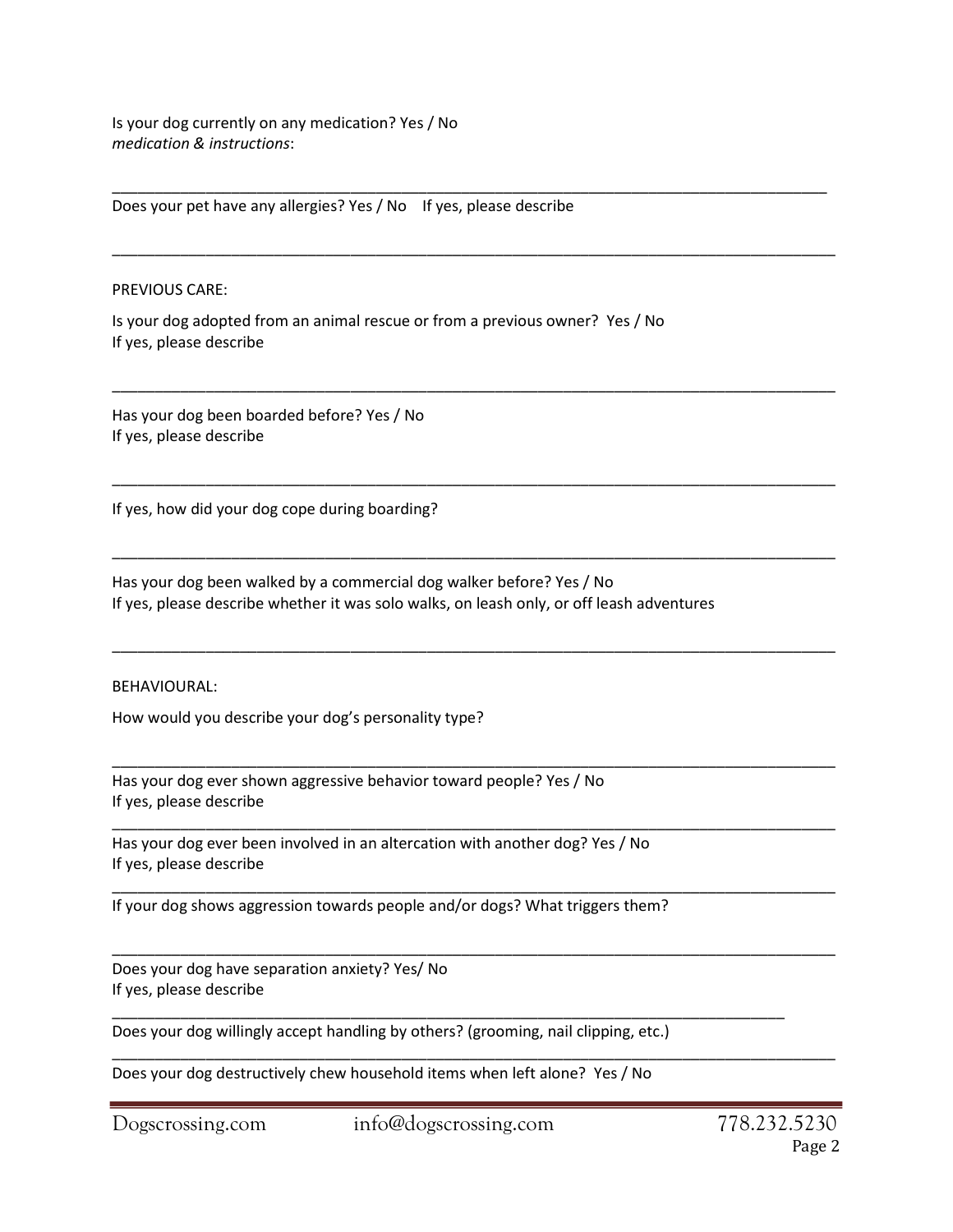Does your dog a territorially urinate in a new environment/or around other dogs? Yes / No Is your dog crate trained? Yes / No If so, when is the crate used (naps, bedtime, while at work? etc):

Has your dog been introduced to small pets? Yes / No Please describe.

How does your dog respond to young children?

Does your dog a resource guard his/her TOYS, FOOD BOWL, CRATE, or PEOPLE? If Yes, describe below.

Does your dog exhibit any of these behaviours? Please circle.

thunder shy / eats feces / eats garbage / begs / chases vehicles/bikes/squirrels / barks at door / obsessed with Chuck-IT/ herds children and animals / uncontrollable bowels or bladder / obsessive digging / jumps up on people / hyperactive / dominant towards other dogs / submissive towards other dogs / obsessive licking / obsessive biting / carsickness / un-socialized / kennel syndrome / fearful/ shy / OTHER:

\_\_\_\_\_\_\_\_\_\_\_\_\_\_\_\_\_\_\_\_\_\_\_\_\_\_\_\_\_\_\_\_\_\_\_\_\_\_\_\_\_\_\_\_\_\_\_\_\_\_\_\_\_\_\_\_\_\_\_\_\_\_\_\_\_\_\_\_\_\_\_\_\_\_\_\_\_\_\_\_\_\_\_\_\_

\_\_\_\_\_\_\_\_\_\_\_\_\_\_\_\_\_\_\_\_\_\_\_\_\_\_\_\_\_\_\_\_\_\_\_\_\_\_\_\_\_\_\_\_\_\_\_\_\_\_\_\_\_\_\_\_\_\_\_\_\_\_\_\_\_\_\_\_\_\_\_\_\_\_\_\_\_\_\_\_\_\_\_\_\_

\_\_\_\_\_\_\_\_\_\_\_\_\_\_\_\_\_\_\_\_\_\_\_\_\_\_\_\_\_\_\_\_\_\_\_\_\_\_\_\_\_\_\_\_\_\_\_\_\_\_\_\_\_\_\_\_\_\_\_\_\_\_\_\_\_\_\_\_\_\_\_\_\_\_\_\_\_\_\_\_\_\_\_\_\_

\_\_\_\_\_\_\_\_\_\_\_\_\_\_\_\_\_\_\_\_\_\_\_\_\_\_\_\_\_\_\_\_\_\_\_\_\_\_\_\_\_\_\_\_\_\_\_\_\_\_\_\_\_\_\_\_\_\_\_\_\_\_\_\_\_\_\_\_\_\_\_\_\_\_\_\_\_\_\_\_\_\_\_\_\_

\_\_\_\_\_\_\_\_\_\_\_\_\_\_\_\_\_\_\_\_\_\_\_\_\_\_\_\_\_\_\_\_\_\_\_\_\_\_\_\_\_\_\_\_\_\_\_\_\_\_\_\_\_\_\_\_\_\_\_\_\_\_\_\_\_\_\_\_\_\_\_\_\_\_\_\_\_\_\_\_\_\_\_\_\_

\_\_\_\_\_\_\_\_\_\_\_\_\_\_\_\_\_\_\_\_\_\_\_\_\_\_\_\_\_\_\_\_\_\_\_\_\_\_\_\_\_\_\_\_\_\_\_\_\_\_\_\_\_\_\_\_\_\_\_\_\_\_\_\_\_\_\_\_\_\_\_\_\_\_\_\_\_\_\_\_\_\_\_\_\_

\_\_\_\_\_\_\_\_\_\_\_\_\_\_\_\_\_\_\_\_\_\_\_\_\_\_\_\_\_\_\_\_\_\_\_\_\_\_\_\_\_\_\_\_\_\_\_\_\_\_\_\_\_\_\_\_\_\_\_\_\_\_\_\_\_\_\_\_\_\_\_\_\_\_\_\_\_\_\_\_\_\_\_\_\_

\_\_\_\_\_\_\_\_\_\_\_\_\_\_\_\_\_\_\_\_\_\_\_\_\_\_\_\_\_\_\_\_\_\_\_\_\_\_\_\_\_\_\_\_\_\_\_\_\_\_\_\_\_\_\_\_\_\_\_\_\_\_\_\_\_\_\_\_\_\_\_\_\_\_\_\_\_\_\_\_\_\_\_\_\_

OBEDIANCE:

Have you and your dog taken any type of obedience classes before? Yes / No If yes, please describe

How would you rate your dog's off leash recall? Please circle one.

100% PERFECT STRONG FAIR POOR

What distracts your dog from recall?

How would you rate your dog's on leash manners? Please circle one

\_\_\_\_\_\_\_\_\_\_\_\_\_\_\_\_\_\_\_\_\_\_\_\_\_\_\_\_\_\_\_\_\_\_\_\_\_\_\_\_\_\_\_\_\_\_\_\_\_\_\_\_\_\_\_\_\_\_\_\_\_\_\_\_\_\_

100% RESPECTFUL SATISFATORY POOR

If you circled POOR, do you use a Halti, body harness or other tool to control your dog while on leash?

\_\_\_\_\_\_\_\_\_\_\_\_\_\_\_\_\_\_\_\_\_\_\_\_\_\_\_\_\_\_\_\_\_\_\_\_\_\_\_\_\_\_\_\_\_\_\_\_\_\_\_\_\_\_\_\_\_\_\_\_\_\_\_\_\_\_\_\_\_\_\_\_\_\_\_\_\_\_\_\_\_\_\_\_\_

\_\_\_\_\_\_\_\_\_\_\_\_\_\_\_\_\_\_\_\_\_\_\_\_\_\_\_\_\_\_\_\_\_\_\_\_\_\_\_\_\_\_\_\_\_\_\_\_\_\_\_\_\_\_\_\_\_\_\_\_\_\_\_\_\_\_\_\_\_\_\_\_\_\_\_\_\_\_\_\_\_\_\_\_\_

Yes / No Please describe.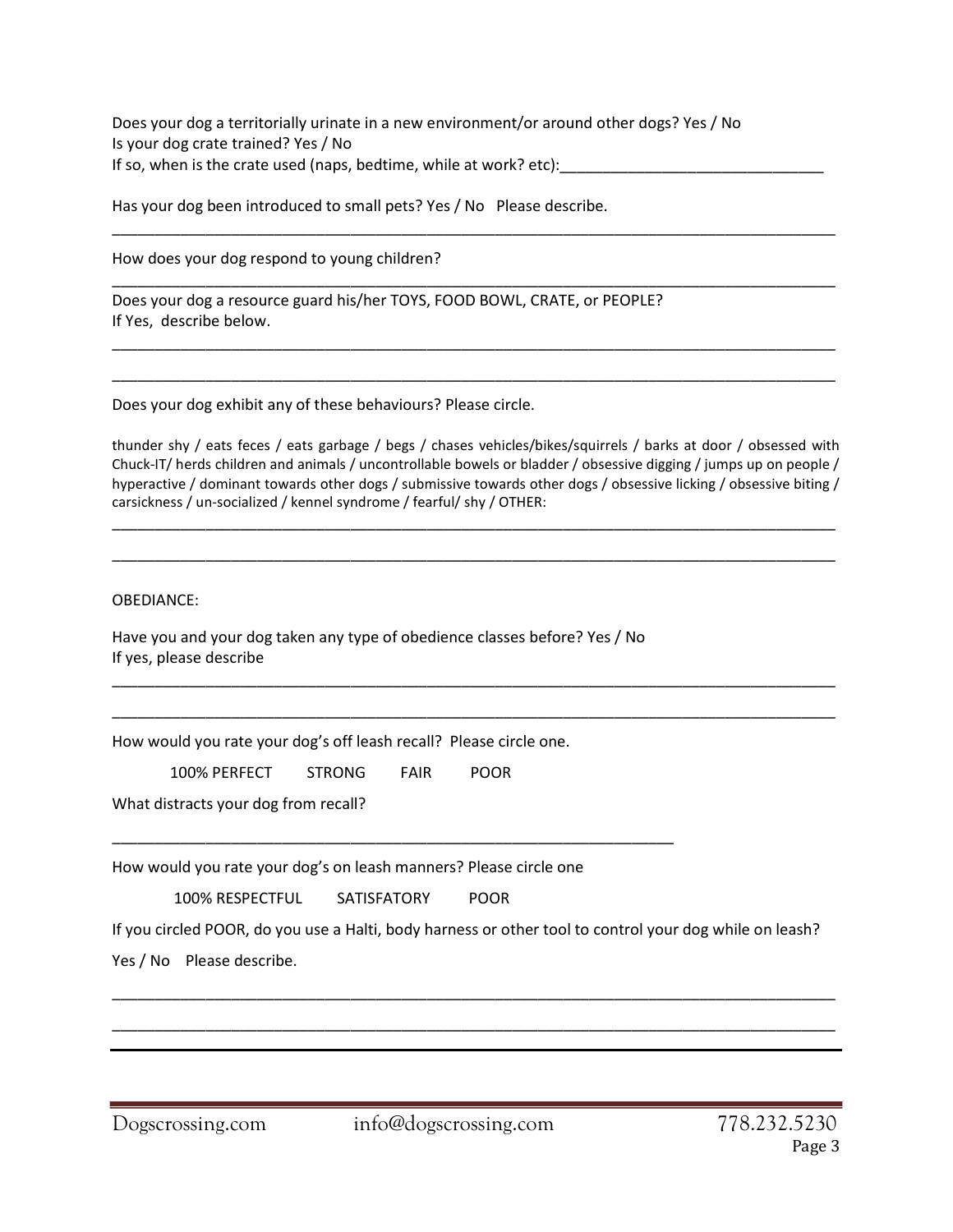## OFF LEASH WAIVER/RELEASE:

I \_\_\_\_\_\_\_\_\_\_\_\_\_\_\_\_\_\_\_\_\_\_\_\_\_\_\_\_\_\_\_, authorize Dogs Crossing Canine Training and Pet Services INC to have my dog off leash. Dogs Crossing agrees to take all precautions when my dog is off leash. Dogs Crossing agrees to respect park and city bylaws when my dog is off leash. I understand the risks involved when my dog is off leash and accept all fees and responsibility if my dog is injured, injures another dog/or person or escapes when off leash in her care.

\_\_\_\_\_\_\_\_\_\_\_\_\_\_\_\_\_\_\_\_\_\_\_\_\_\_\_\_\_\_\_\_\_\_\_\_\_\_\_\_\_\_\_\_\_\_\_\_\_\_\_\_\_\_\_\_\_\_\_\_\_\_\_\_\_\_\_\_\_\_\_\_\_\_\_\_\_\_\_\_\_\_\_\_\_

| DIET:                 |  |
|-----------------------|--|
| Brand:                |  |
| Portions:             |  |
| Meals per day: ___    |  |
| Special instructions: |  |

ACCOMODATIONS:

Where does your dog rest when you are at home or when you leave the house?

\_\_\_\_\_\_\_\_\_\_\_\_\_\_\_\_\_\_\_\_\_\_\_\_\_\_\_\_\_\_\_\_\_\_\_\_\_\_\_\_\_\_\_\_\_\_\_\_\_\_\_\_\_\_\_\_\_\_\_\_\_\_\_\_\_\_\_\_\_\_\_\_

LAST QUESTION (we promise!):

How did you hear about our services?

Yelp / Facebook / Referral / Flyer / Advertisement/ Google / Other

Follow us on  $\begin{array}{|c|c|c|c|c|c|}\hline \multicolumn{1}{|c|}{\text{to keep in the loop on all the fun your pet will be having with us!}} \\\hline \end{array}$